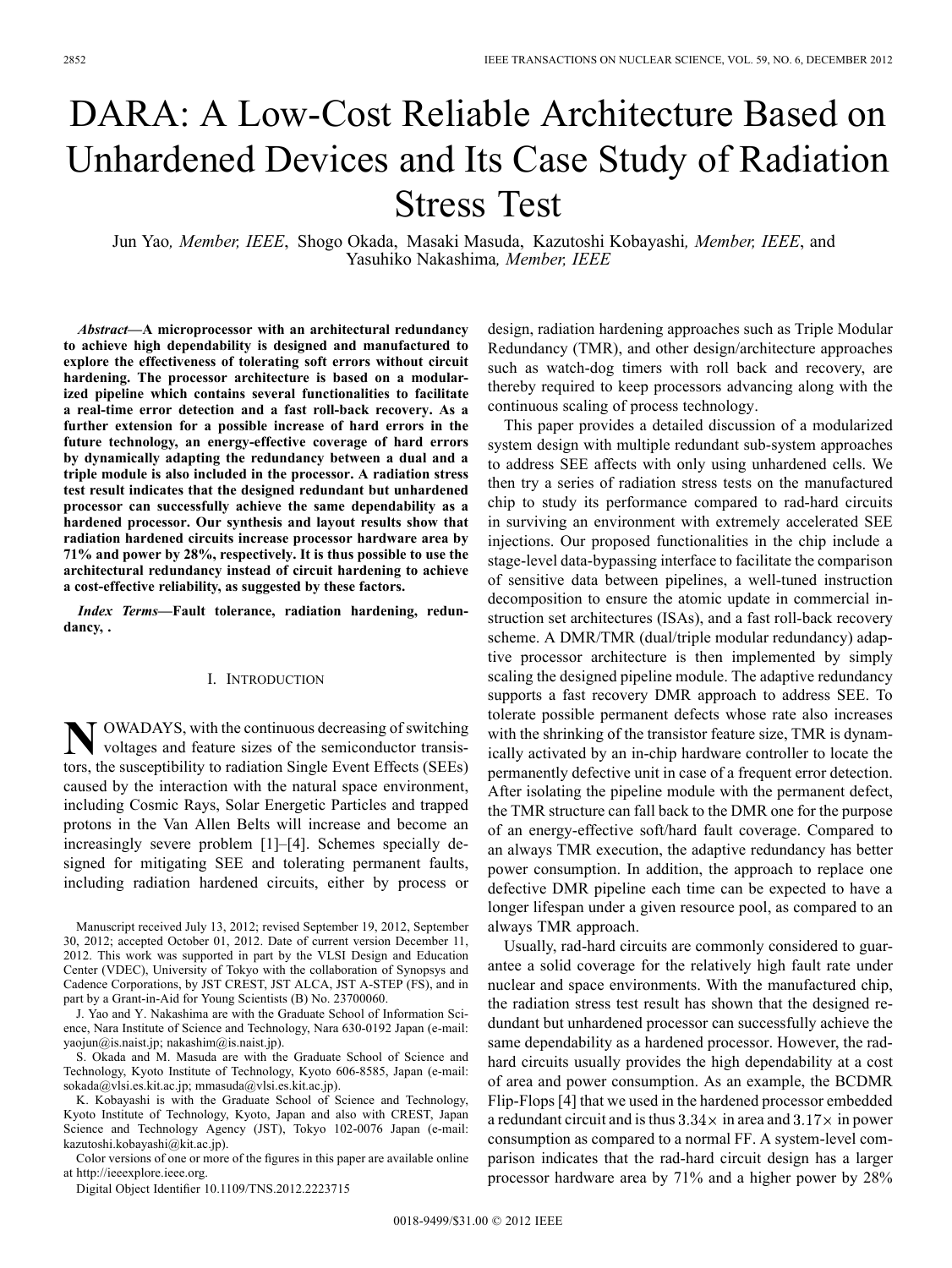than the unhardened one. These findings suggest that it is possible to use the existing redundancy instead of circuit hardening to achieve a cost-effective reliability. In summary, this paper will present the following contributions:

- 1) A DMR/TMR adaptive redundancy architecture with a negligible recovery cost is proposed for an effective soft and hard fault toleration.
- 2) A chip is manufactured for the purpose of a thorough radiation stress test by including both unhardened and hardened circuits. Tests under different voltages and temperatures are first conducted on a processor level. The results show that an unhardened circuit with architectural redundancy can be used as an effective transient error toleration.

### II. DYNAMIC ADAPTIVE REDUNDANT ARCHITECTURE

The approach in this paper addresses the mitigation of SEE in satellite on-board processing systems for the natural space radiation environment. Spatial redundancy [5]–[8] is used because of its better coverage for both transient and permanent faults than the time redundancy [9]–[11].

Generally, a Triple Modular Redundancy (TMR) [12] architecture is preferred for its seamless coverage for all transient and permanent faults. However, a traditional fixed connection between the three identical modules in TMR presents little flexibility. Its seamless recovery capability will be unsustainable after a permanent fault and will thus require a new set of TMR to continue the recovery function, despite that 2/3 of the original logic may still work properly. In addition, the triple redundancy is usually an over-design under the assumption that transient faults are still more common cases than permanent ones. A possible solution to these problems can be a flexible connection and an adaptive spatial redundancy based on proper reconfiguration. For these reasons, we give a scalable pipeline architecture with features specially designed for data comparison and state restore. Our dependable processor with a dynamic adaptive redundancy architecture (DARA) is then constructed by scaling this pipeline architecture into a dual or triple modular redundancy form to perform dependable executions.

### *A. Scalable Pipeline Module Design With Dependability*

The scalable pipeline design to construct dependable processors is given in Fig. 1, which contains six traditional pipeline stages as instruction fetch (IF), instruction decode (ID), register read (RR), execution (EX), memory access (MA), and writeback (WB).

Different from the implementation in papers [5]–[7] which are also fault-tolerant designs based on spatial redundancy, the error detection unit is embedded to perform data checks at a stage boundary. The distributed comparators inside every stage can help achieve an early and thorough error detection. With a fast recovery scheme, it is possible to introduce a minimal performance impact even under a relatively high error rate.

As shown in Fig. 1, input/output unidirectional links are included in the pipeline module, which are used for dependable data bypassing. A spatially redundant processor can be constructed by connecting multiple pipeline modules where copies of a single thread are simultaneously executed and compared.



Fig. 1. A scalable pipeline module with dependable check.



Fig. 2. DMR execution scheme in EX and MA stages.

The storage units including register files, memory units (instruction and data caches) are designed to be covered by Error Correcting Codes (ECC) [13] logic to guarantee reliable data storage. Data stored into the memory structures are regarded to be safe if they were checked before the store operation.

However, ECC is not applied to pipeline registers though their regular forms are suitable for using ECC to tolerate faults. This is because the delays of pipeline registers are usually the key factor to determine the critical path and hence adding ECC logic will increase latency. Besides the frequency issue, adding ECC encoder/decoder logic for each pipeline register will also lead to a large hardware increase which cannot be negligible. For all these reasons, we use the architectural redundancy to tolerate faults for the pipeline registers, as well as the combinational logic which do not have regular forms for ECC or parity.

#### *B. DMR Based Fault-Tolerance*

The spatial redundancy in DARA is based on a pipeline granularity. From the system view, a reliable computation is guaran-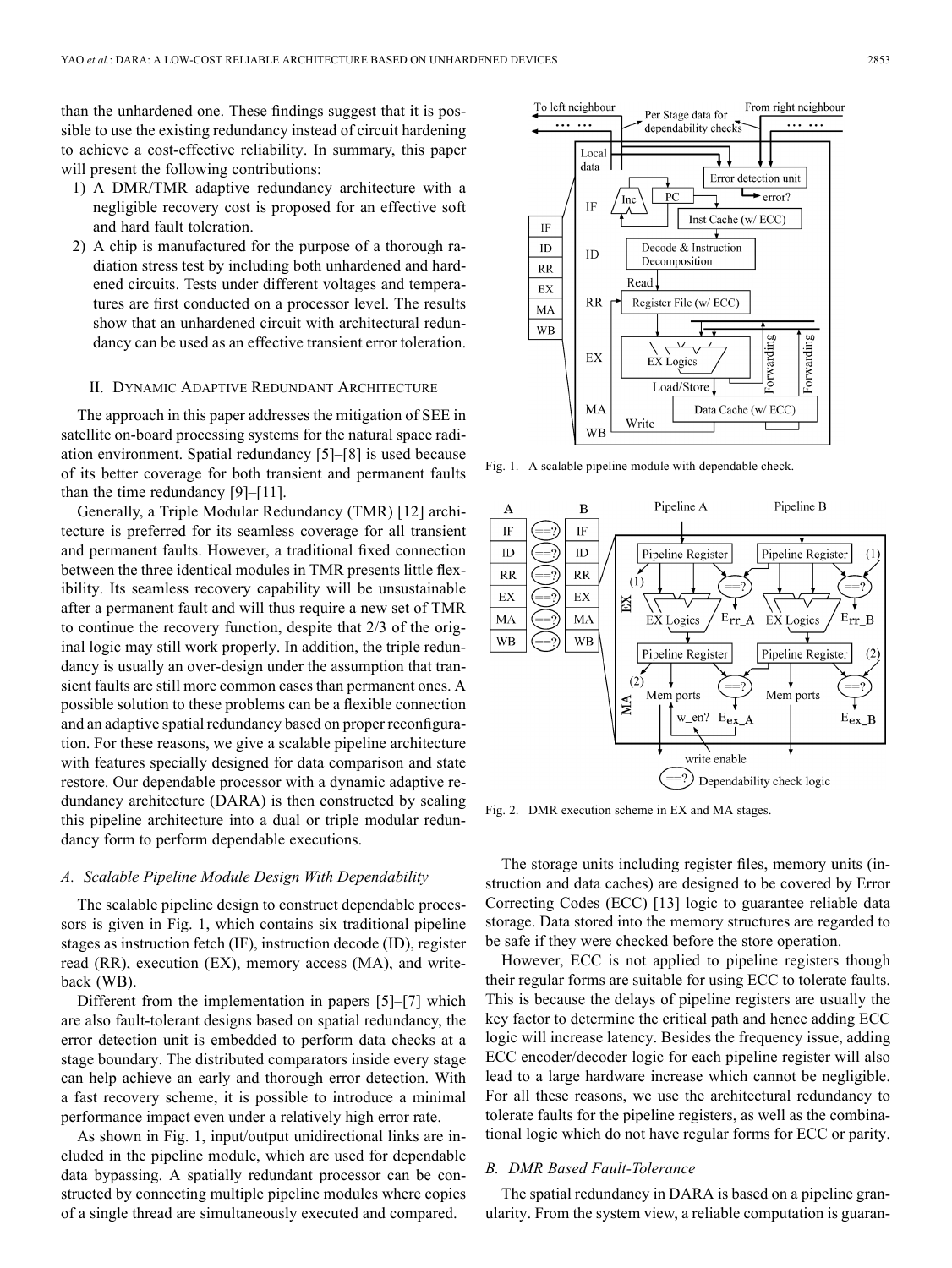

Fig. 3. Restarting execution by inserting a branch style instruction. (a) Error detected, (b) Preparation of recovery, (c) Re-execution starts, in next cycle.

teed by issuing two identical threads of a program in the framework, given in Fig. 2. By using the two identical pipelines with connected I/O ports, it is possible to achieve a synchronized multi-thread execution which facilitates data checks. The instruction replication starts at the fetch by using the same starting program counter (PC) in each thread. Simultaneously, the two threads will request the same blocks in both instruction and data spaces from the memory, i.e., the I cache (I\$) and D cache (D\$) misses and accordingly the cache contents in each pipeline are also identical. By assuming that I/O ports are driven by a higher voltage (3.3 V) than the in-core gates (1.8 V or lower), we can regard requests, acknowledgements and data between caches and off-chip memories are far less vulnerable to soft errors than the in-chip units. Specifically, our experiments show that flip-flops supplied by 1.8 V will have a 3% sensitivity to SEE as compared to 1.25 V, while our alpha source is unable to inject SEE under the supply voltage of 3.3 V. In addition, these I/O buses can easily apply ECC logic or it is possible to use TMR approaches to improve the dependability. For these reasons, we mainly focus on the in-chip lock-step-like duplicated execution for dependability in this research.

Although this DMR architecture is very similar to some traditional lock-step based fault-tolerant microprocessors such as IBM's S/390 G5 [14], the lock-step mechanism of DARA is designed not to increase the processor working latency. As Fig. 2 illustrates, the dependability check logic is employed after each pipeline register, which contains the result of the last stage, generated in the previous cycle. For example, in EX stage, the correctness checks, which give  $E_{rr,A}$  and  $E_{rr,B}$ , are done in parallel to the normal processing in EX logic. As the dependability check logic does not prolong the delay of the EX stage, the clock frequency can remain uninfluenced after adding reliability features.

*1) Roll-Back Based Recovery Procedure:* Our DMR architecture uses an error-detecting and roll-back scheme instead of error correction to tolerate faults. The error reported by the detection logic indicates one of the two pipelines has experienced an erroneous state. When the fault is caused by SEE, a roll-back can fix the error without the necessity to identify which pipeline is actually giving the error. Many current dependable architectures [5], [6], [14] rely on a coarse-grain checkpoint to recover. They require additional hardened storage units to cache the processor running status including contents of register file, system control registers, and memory updates. Other than the hardware extension, the penalty from the long recovery procedure will not be negligible when the recoveries are frequently triggered under a high error rate environment. Differently, DARA is embedded

with a fine-grained fast recovery scheme by making full use of the existing redundant information inside the dual-pipeline architecture. It is expected to take a far shorter time to restore to the previous correct state than coarse-grained checkpoint-based recoveries in [5], [6], [14]. The basic idea of recovery is given in Fig. 3.

An example of two consecutive instructions as  $I_1$  and  $I_2$  is shown in Fig. 3. Assume that at cycle  $n$ , the comparators report that one of the executions of  $I_2$  is problematic while the executions of  $I_1$  are verified to be correct. The information of  $I_1$  can thus be used to instruct the recovery. As depicted in Fig. 3(b),  $I_1$  will be extended to compound with a dummy branch instruction, as branch  $I_2 \cdot PC$ .  $I_2 \cdot PC$  is basically the successive one of  $I_1$  · PC. Only when  $I_1$  is a taken branch,  $I_2$  · PC becomes the branch target in  $I_1$ . Thus, we can successfully assemble this branch  $I_2$ . PC by making a full use of correctly executed checkpoint  $I_1$ . The dummy branch here is not a real instruction but a notation of overwriting the PC register in IF stage with the PC of  $I_2$ .

IF stage then rolls back to the PC of  $I_2$  in the next cycle, re-fetching the unfinished  $I_2$  from the cache and the re-execution will thereby start afterward, as shown in Fig. 3(c). Here, we assume that caches are covered by ECC so that a re-fetch can obtain the correct data and instructions.

This recovery scheme follows the same mechanism as a branch misprediction in a normal processor. From this view, it can be seamlessly extended to support an out-of-order processor, which may be more complicated than the processor architecture in Fig. 3. As the out-of-order processor still commits in the program order, there is always a final correctly executed instruction in the sequence. The recovery scheme in Fig. 3 can be similarly applied by using this instruction as the checkpoint.

*2) Instruction Decomposition for Atomic Update:* Generally, the roll-back based error recovery requires updating atomicity inside one instruction. However, current commercial ISAs usually can not guarantee this feature. As an example, in SH-2 [15], which is a RISC ISA, the instruction LD  $\ell$ Rn,  $\mathcal{Q}(\ell m +)$  performs two operations: a memory load as  $\text{Rn} \leftarrow \mathcal{Q}(\text{Rm})$ , and an address update as  $Rm++$ . However, if the address update to  $Rm$  is successful but an error occurs during loading or updating loaded data into Rn, a correct recovery can not be achieved. Even when the processor can re-execute the memory load part, it will not return to the correct execution since the address Rm has already been modified. To solve this, we give an instruction decomposition method to help maintain one atomic operation per instruction. The decomposition is achieved in decode stage in our de-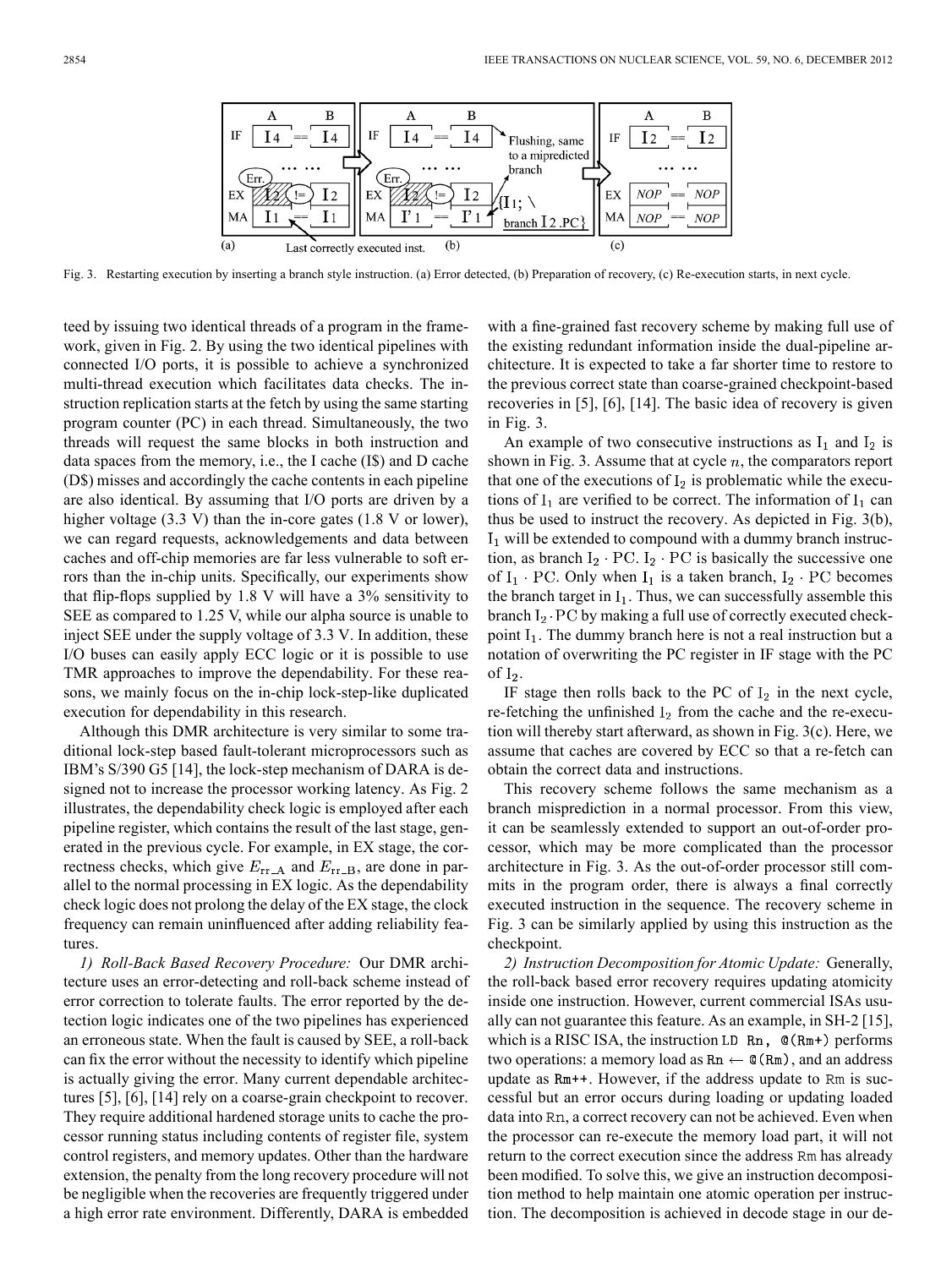

Fig. 4. TMR structure.

signed microprocessor without any special compiler aids. Rules for decomposition are as follows:

- 1) Keep address update after memory access to avoid the race competition between the two operations.
	- a) Rn  $\leftarrow \mathcal{Q}(Rm)$ , //4-byte memory load;
	- b) Rm  $\leftarrow$  Rm  $+ \#4$ , //#4: immediate value.
- 2) Use shadow registers for intermediate values. Shadow registers are necessary to pass intermediate values between decomposed instructions. Using the SH-2 instruction RTE as an example, it performs the following operations: (a) LD PC,  $\mathcal{Q}(R15+)$ ; (b) LD SR,  $\mathcal{Q}(R15+)$ . It will be decomposed in the following way to make sure R15 updates after the two loads, as:
	- a) TMP1  $\leftarrow$  R15, //R15: stack pointer
	- b) TMP2  $\leftarrow$  R15 +#4
	- c)  $SR \leftarrow \mathcal{Q}(TMP2), // SR: status register$
	- d) R15  $\leftarrow$  TMP2 +#4
	- e)  $PC \leftarrow \textcircled{a}$  (TMP1), //see the third rule
- 3) Program Counter (PC) should be updated in the final subinstruction, as shown in the above example.

After this, possible errors are isolated in each sub-instruction. By adding an additional sub-PC together with the PC in our recovery scheme, we are able to roll-back to the sub-instruction that previously experienced error. Note that it is not necessary to keep the sub-instruction in the instruction cache, as it can always be obtained by decomposing the original instruction. This ISA independent solution is expected to extend the applicability of DARA into architectures where ISA itself is not originally considered with dependability requirement.

# *C. TMR Mode*

To additionally tolerate increasing threats from permanent faults, as discussed in paper [16], DARA will include a third pipeline module, which is originally prepared but disabled by power gating inside the processor into the DMR processor as shown in Fig. 4. With the enabling of the third pipeline under a very frequent error occurrence, a TMR core is formed to diagnose the defective units. After that, the formed TMR processor will be changed back to a DMR one by removing the erroneous



Fig. 5. A 0.18  $\mu$ m chip with two DARA cores of radiation unhardened/hardened FFs. (a) Chip micrograph, (b) Outlined layout.

pipeline. As the major working mode is still the DMR structure, the adaptive architecture can perform a power-effective execution while achieving a similar dependability as a fixed TMR structure. As the operating system (OS) may hang on an already defective DMR hardware, all the steps above are automatically performed by a hardened hardware controller to avoid the OS interference.

# III. RADIATION STRESS TEST

To verify the dependability, we have designed two different DARA cores with normal unhardened FFs and radiation hardened BCDMR FFs [4], respectively. Each DARA core follows the SH-2 instruction set architecture (ISA) [15]. These two cores are placed in the same chip and then synthesized by Synopsys Design Compiler with a 0.18  $\mu$ m library. The chip size is 5  $mm \times 5$  mm. Fig. 5 shows the chip micrograph and the outlined chip layout. DARA-DFF represents the DARA core with radiation unhardened FFs while in DARA-BCDMR, every FF is replaced by the radiation hardened one. They are exclusively enabled by a selector, which also provides a proper I/O route to the corresponding core.

As there is currently no practical method to inject hard (permanent) faults, only DMR constructions with the recovery scheme are included for a soft error stress test by radiation. Note that with the limitation of the chip pin number—which is 208 in this chip—I/O and related logic in each core do not have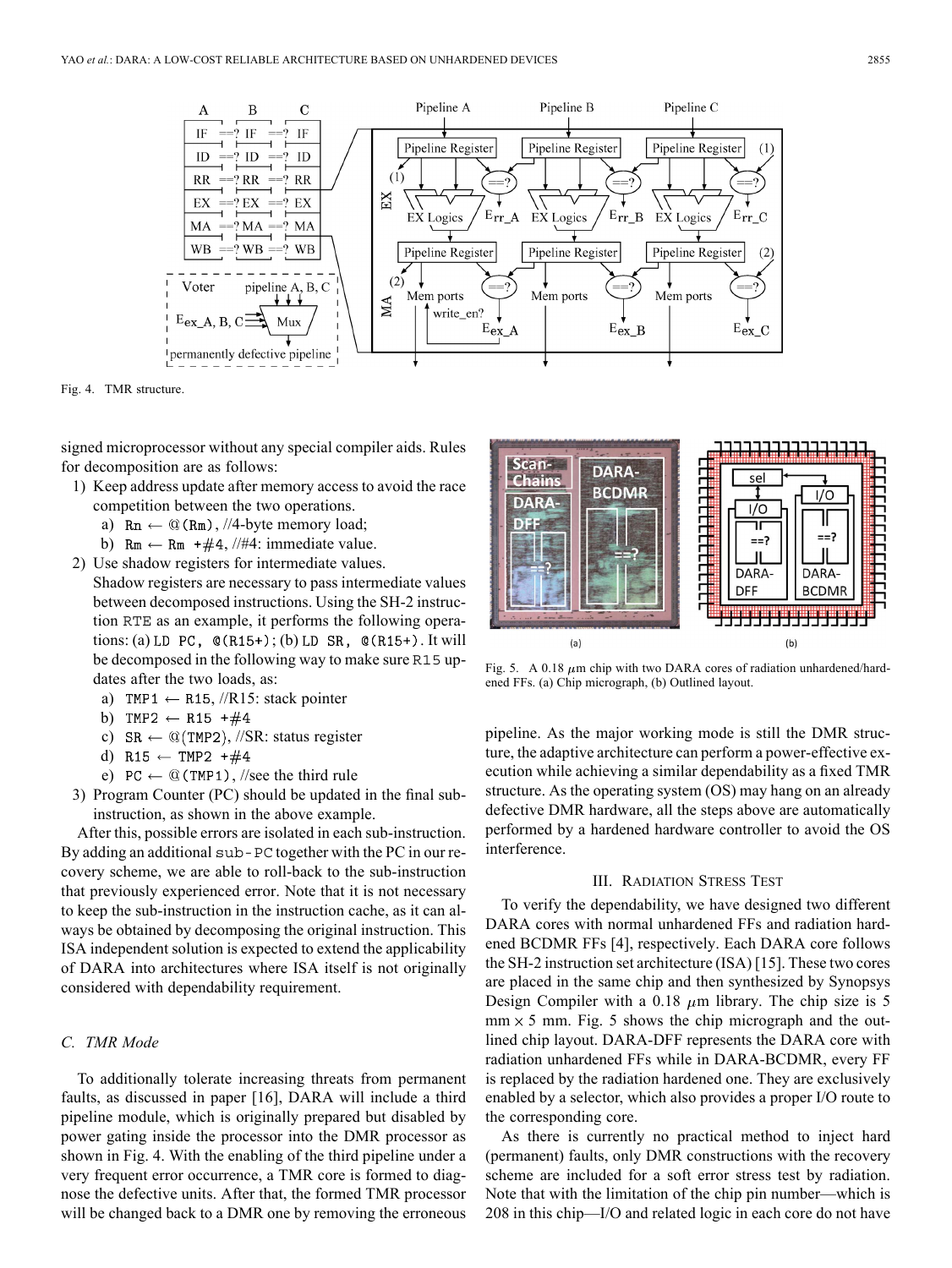

Fig. 6. DARA test platform.

TABLE I AVERAGE ERRONEOUS FLIPS OF FFS UNDER 60-SECOND ALPHA PARTICLE IRRADIATION

| Duration   | Temper-             | 1,080       | 1,080         | 1,080 Delayed |
|------------|---------------------|-------------|---------------|---------------|
| & voltage  | ature $(^{\circ}C)$ | <b>DFFs</b> | <b>BCDMRs</b> | <b>BCDMRs</b> |
| 60s, 1.25V | 24.5                | 14.5        |               |               |
|            | 71.3                | 13.5        |               |               |
| 60s, 1.8V  | 24.5                | 0.5         |               |               |
|            | 713                 | .2          |               |               |

any duplication. Delayed BCDMRs [4], which can mitigate SET pulses from combinational logic by a delay element in addition to an SEU, are used to cover these parts, including the selector as well.

## *A. Estimation of Fault Injection by Alpha Source*

We use an alpha particle source, 3 MBq 241Am, to provide the fault injection in our radiation tests. Firstly, we give an approximate estimation of the fault injection rate by using an engineering tester to supply test vectors into the scan-chain part (the upper-left block in Fig. 5(a)) of the DARA chip. We have irradiated the scan-chains of DFFs, BCDMRs, and delayed BCDMRs, respectively. Two voltages 1.8 V and 1.25 V, together with the room temperature  $24.5^{\circ}$ C and a higher temperate  $71.3^{\circ}$ C, are applied during the test to investigate the possible impacts from both the supply voltage and the ambient temperature. All of the chains are triggered by a 1 MHz clock.

Table I shows the results of average erroneous flips of FFs during irradiations of 60 seconds. Both the BCDMRs and the delayed BCDMRs demonstrate no erroneous flips during the 60-second irradiations. The main impact on the errors in the DFF chain is the supply voltage while the temperature does not make a difference. From the data, the fault injection rate is about  $2.24 \times 10^{-4}$  per second per bit under 1.25 V. As DARA includes 2 614 unprotected DFFs, which are not covered by ECC, it is expected that these unprotected DFFs will be flipped at a rate of 0.58 FF/second by the irradiation. It is then used to perform the accelerated radiation stress test on the DARA chip.

# *B. Test Platform of DARA*

Fig. 6 shows the platform of the DARA chip radiation test. The chip is connected to a host server with a DUT and an FPGA board, where the two boards can be regarded as a simplified motherboard in normal computer systems. Specially in this research, as shown in Fig. 6, to limit the fault injection inside the

chip itself, the alpha source is directly mounted on the bare chip. The L2 cache contents, which are not covered by DARA, are physically stored in the DIMMs of the host server. The host server is used to handle both start/stop signals and L1 cache misses from the DARA chip. Both the DUT/FPGA and the host server are carefully calibrated to be outside of the penetration range of the alpha source. Therefore, only units within the DMR protection are exposed under the zone of fault effects.

## *C. DARA Irradiation Results*

To give a stress test, the chip core supply voltage is lowered to the 1.25 V level, which has shown a higher sensitivity to SEE. The processor core is working under a 25 MHz frequency, which is at the boundary that all critical paths under the lowered supply voltage still meet the setup deadline.

We conducted two sets of experiments by using programs *Bubble, FFT, Intmm, Perm, Puzzle, Queens, Quick, Towers*, and *Trees* from the Stanford benchmark suite [17] as the real applications. We wrapped each benchmark with a loop of for  $(i=0; i \le N; i++)$  benchmark(); to have an execution time of 30–40 seconds, in order to accumulate a visible number of error injections. Each wrapped benchmark is run for 30 times to cover the deviations of alpha source soft fault injections.

We collected number of average recoveries in these executions, to serve as a measure of the errors detected by DARA. Similar to Table I, our results show that benchmarks on DARA-BCDMR have demonstrated 0 recoveries, which indicates that DARA-BCDMR can successfully provide an SEE-free execution. The tests on DARA-DFF show several recoveries during soft fault injection, as shown in Table II. Overall, across the 30-second executions, there will be around 10–15 errors detected by the comparison logic and recovered by the roll-back scheme in DARA-DFF.

Meanwhile, a thorough comparison between the execution results of radiation stress tests and the non-radiation tests shows that programs on both DARA-DFF and BCDMR give exactly same memory data access sequences and identical final memory results as the zero-fault injection runs. This specifically verifies that the unhardened DARA-DFF has mitigated SEEs and provided the same dependability as the rad-hard circuits.

The execution time differences between DARA-DFF and DARA-BCDMR in Table II represent the time required for recoveries. As the recovery in DARA will be started in a cycle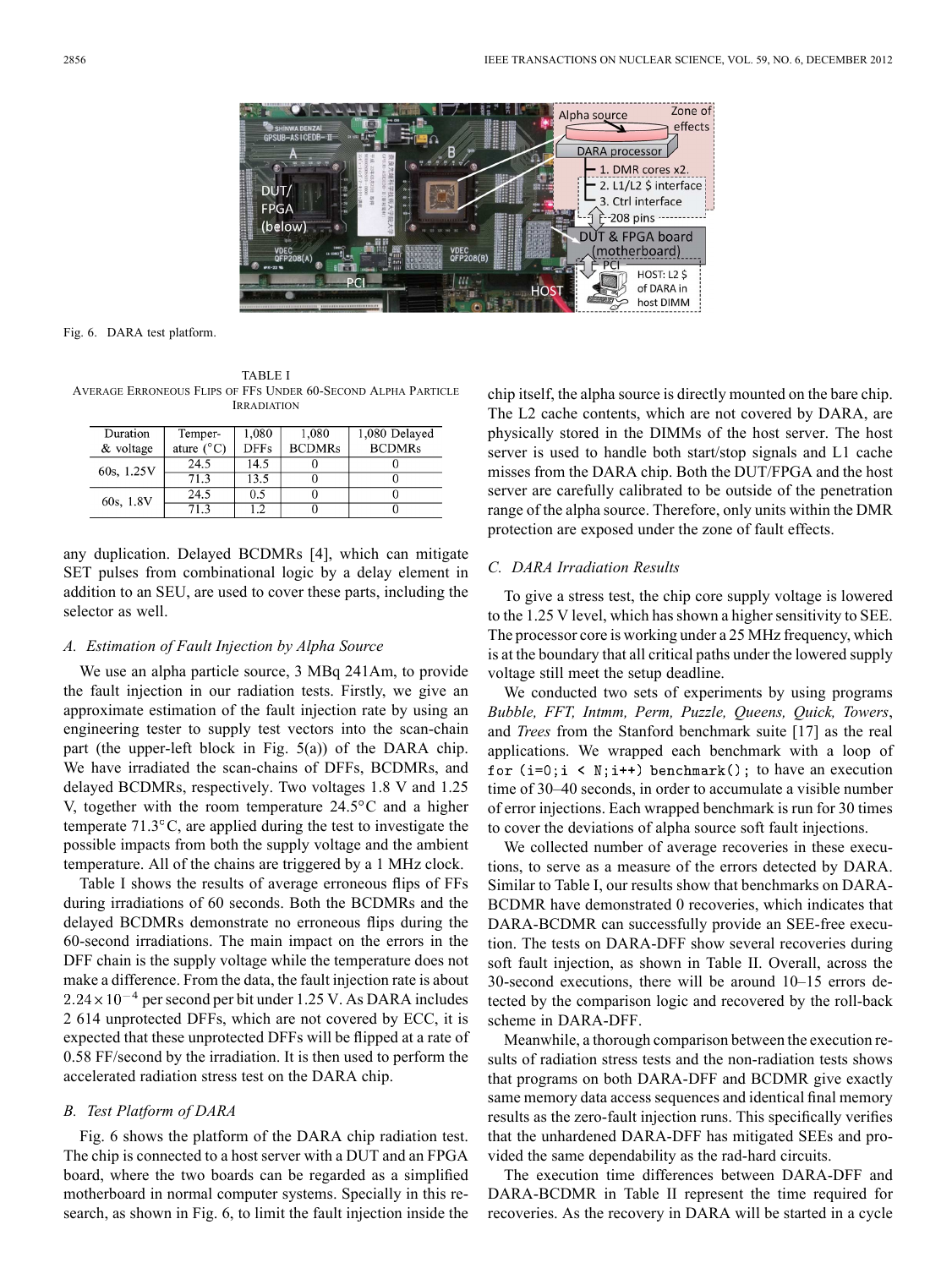

Fig. 7. Numbers of recoveries per second in DARA-DFF.

TABLE II AVERAGED RESULTS OF RADIATION STRESS TEST ON DARA-DFF & DARA-BCDMR

| Program    | DARA-DFF        |          | DARA-BCDMR |          |  |
|------------|-----------------|----------|------------|----------|--|
|            | $# \text{ of }$ | Time     | $#$ of     | Time     |  |
|            | Recoveries      | (second) | Recoveries | (second) |  |
| Trees      | 13.2            | 37.6     | 0          | 37.6     |  |
| Perm       | 14.3            | 35.8     | 0          | 35.8     |  |
| <b>FFT</b> | 10.7            | 35.6     | 0          | 35.4     |  |
| Towers     | 11.0            | 35.5     | 0          | 35.4     |  |
| Ouick      | 12.3            | 35.1     | 0          | 35.0     |  |
| Intmm      | 13.0            | 34.3     | 0          | 34.3     |  |
| Oueens     | 10.7            | 33.7     | 0          | 33.4     |  |
| Bubble     | 11.3            | 32.5     | 0          | 32.4     |  |
| Puzzle     | 10.6            | 31.9     |            | 31.9     |  |

level, introduced in Section II.B.1, it is expected to have a negligible time cost. The data in Table II shows that the time differences are within 1%, which may be caused by errors of different runs.

In addition, the program characteristics, which is specifically known as architectural vulnerability factor (AVF) [18], also affects the number of recoveries in DARA-DFF. AVF measures the sensitivity to faults in different instructions and units. A program containing more low AVF instructions can be less vulnerable to SEEs. Our results in DARA-DFF give a good support for this statement that not every fault injection will come to require a recovery. The average errors per second, together with the standard deviations in the mean square error from the 30 execution samples of each benchmark, are shown in Fig. 7. According to the standard deviations, the uncertainties of the error detection rates are large among the 30 executions. This can be caused by the instability of the fault injection rate by our alpha source in the short irradiations, and the different AVFs of the different parts even inside each single benchmark. Overall, the average number of errors/time of each benchmark varies about 25% from the smallest one in FFT to the largest one in Perm, indicating a visible difference in the average AVFs among these benchmarks. Meanwhile, the largest error recovery rate with the deviation in benchmark Perm is still smaller than 0.58/sec from the FF chains where every upset is counted.

#### *D. Exploration*

From the view of mitigating SEE, a single pipeline based on BCDMR may be sufficient to address soft errors even under our accelerated fault injection. However, with the adaptive

TABLE III BREAKDOWNS OF CHIP AREA

| <b>DARA</b> | Synthesis $\lceil \text{mm}^2 \rceil$ |               | Layout                     |           |
|-------------|---------------------------------------|---------------|----------------------------|-----------|
| Core        | FF                                    | Total $(A_s)$ | $(A_l)$ [mm <sup>2</sup> ] | $A_s/A_l$ |
| $w/$ DFF    | 1.41(1.00)                            | 3.28(1.00)    | 5.47 (1.00)                | 60%       |
| $w/$ BCDMR  | 3.60(2.55)                            | 5.61 (1.71)   | 9.38(1.71)                 | 60%       |



Fig. 8. Power consumption of DARA cores, estimated by logic-level simulation.

DMR/TMR switch, we have extended the architecture with the ability to tolerate permanent faults. By breaking the fixedly connected TMR structures, our method uses 2/3 of its working power to address SEE affects and provide for the spare and healthy module when a permanent fault occurs. Working under a large resource pool, this adaptivity can dynamically extend the processor lifespan.

#### IV. AREA AND ENERGY RESULTS

Based on the observation that a similar dependability with unhardened devices is possible by simply using architectural duplication, this section gives the hardware cost and energy consumption results to study the efficiency of architectural duplication.